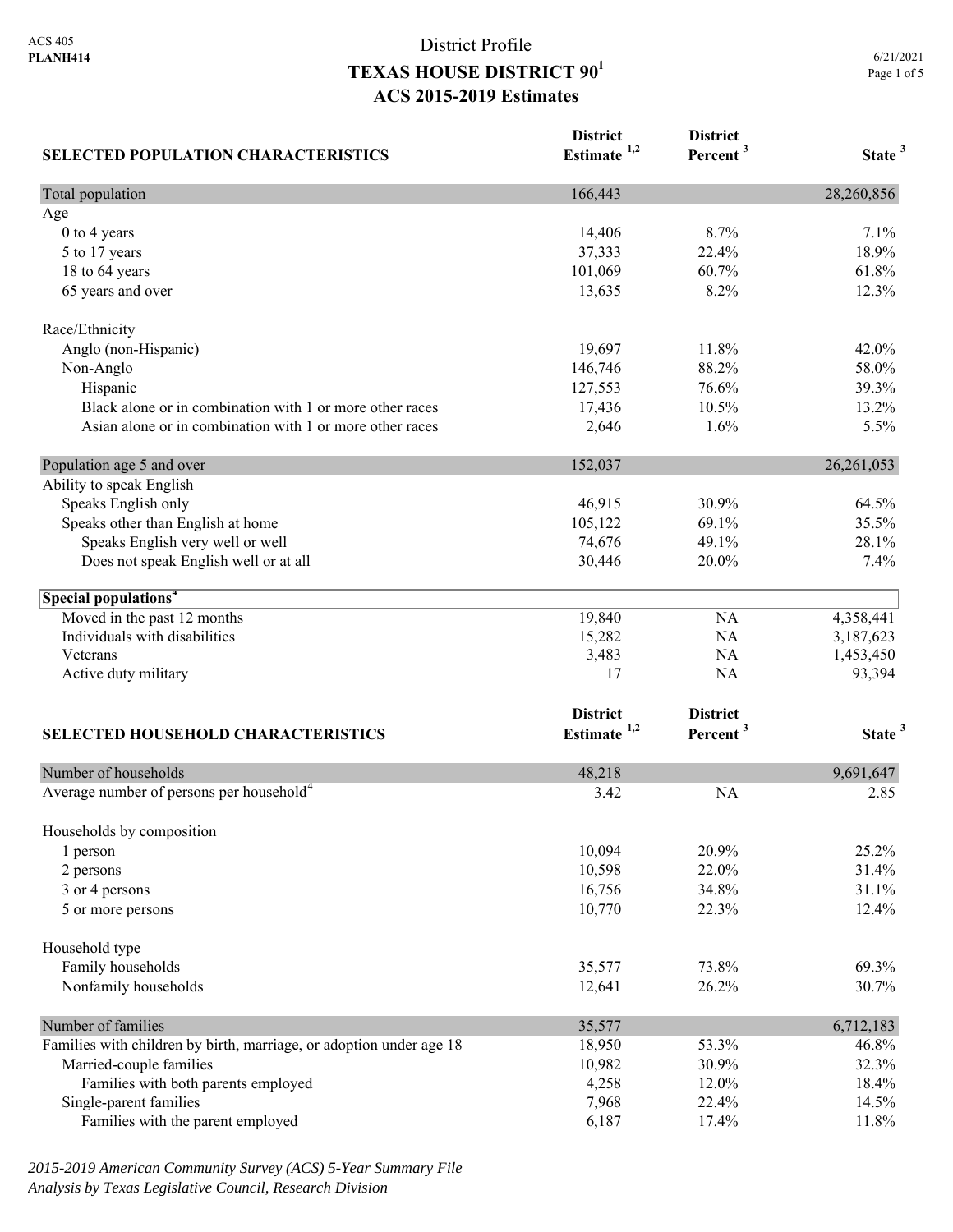| <b>SELECTED EDUCATION CHARACTERISTICS</b>                                | <b>District</b><br>Estimate <sup>1,2</sup> | <b>District</b><br>Percent <sup>3</sup> | State <sup>3</sup> |
|--------------------------------------------------------------------------|--------------------------------------------|-----------------------------------------|--------------------|
| Population age 3 and over enrolled in school                             | 47,516                                     |                                         | 7,681,758          |
| School status                                                            |                                            |                                         |                    |
| In preschool (public and private)                                        | 2,471                                      | 5.2%                                    | 6.0%               |
| In kindergarten, elementary, middle, or high school (public and private) | 37,113                                     | 78.1%                                   | 69.8%              |
| In preschool through 12th grade (public only)                            | 38,382                                     | 80.8%                                   | 68.8%              |
| In college, graduate, or professional school                             | 7,932                                      | 16.7%                                   | 24.3%              |
| Population age 25 and over                                               | 95,060                                     |                                         | 18,131,554         |
| <b>Educational attainment</b>                                            |                                            |                                         |                    |
| Bachelor's degree or higher                                              | 8,656                                      | 9.1%                                    | 29.9%              |
| Less than high school graduate                                           | 43,039                                     | 45.3%                                   | 16.3%              |
|                                                                          | <b>District</b>                            | <b>District</b>                         |                    |
| <b>SELECTED LABOR CHARACTERISTICS</b>                                    | Estimate $1,2$                             | Percent <sup>3</sup>                    | State <sup>3</sup> |
| Civilian employed population age 16 and over                             | 71,220                                     |                                         | 13,253,631         |
| Civilian employment sector                                               |                                            |                                         |                    |
| Private sector                                                           | 61,986                                     | 87.0%                                   | 80.1%              |
| Government sector                                                        | 4,437                                      | 6.2%                                    | 13.0%              |
| Self-employed                                                            | 4,700                                      | 6.6%                                    | 6.7%               |
| Industry for civilian employed population                                |                                            |                                         |                    |
| Agriculture, forestry, fishing, hunting, and mining                      | 639                                        | 0.9%                                    | 3.0%               |
| Construction                                                             | 13,608                                     | 19.1%                                   | 8.6%               |
| Manufacturing                                                            | 9,884                                      | 13.9%                                   | 8.5%               |
| Wholesale trade                                                          | 2,347                                      | 3.3%                                    | 2.9%               |
| Retail trade                                                             | 7,172                                      | 10.1%                                   | 11.4%              |
| Transportation and warehousing and utilities                             | 4,566                                      | 6.4%                                    | 5.9%               |
| Information                                                              | 692                                        | 1.0%                                    | 1.7%               |
| Finance and insurance, and real estate and rental and leasing            | 2,849                                      | 4.0%                                    | 6.7%               |
| Professional, scientific, management, administrative, and waste mgmt.    | 6,307                                      | 8.9%                                    | 11.5%              |
| Educational services and health care and social assistance               | 9,575                                      | 13.4%                                   | 21.6%              |
| Arts, entertainment, recreation, accommodation, and food services        | 8,237                                      | 11.6%                                   | 9.2%               |
| Other services, except public administration                             | 4,344                                      | 6.1%                                    | 5.2%               |
| Public administration                                                    | 1,000                                      | 1.4%                                    | 4.0%               |
| Population age 16 to 64                                                  | 106,431                                    |                                         | 18,273,711         |
| Worked at all in the past 12 months                                      | 75,807                                     | 71.2%                                   | 75.4%              |
| Worked 50-52 weeks                                                       | 57,847                                     | 54.4%                                   | 59.0%              |
| Usually worked 35 or more hours per week                                 | 49,521                                     | 46.5%                                   | 52.2%              |
| Usually worked less than 35 hours per week                               | 8,326                                      | 7.8%                                    | 6.8%               |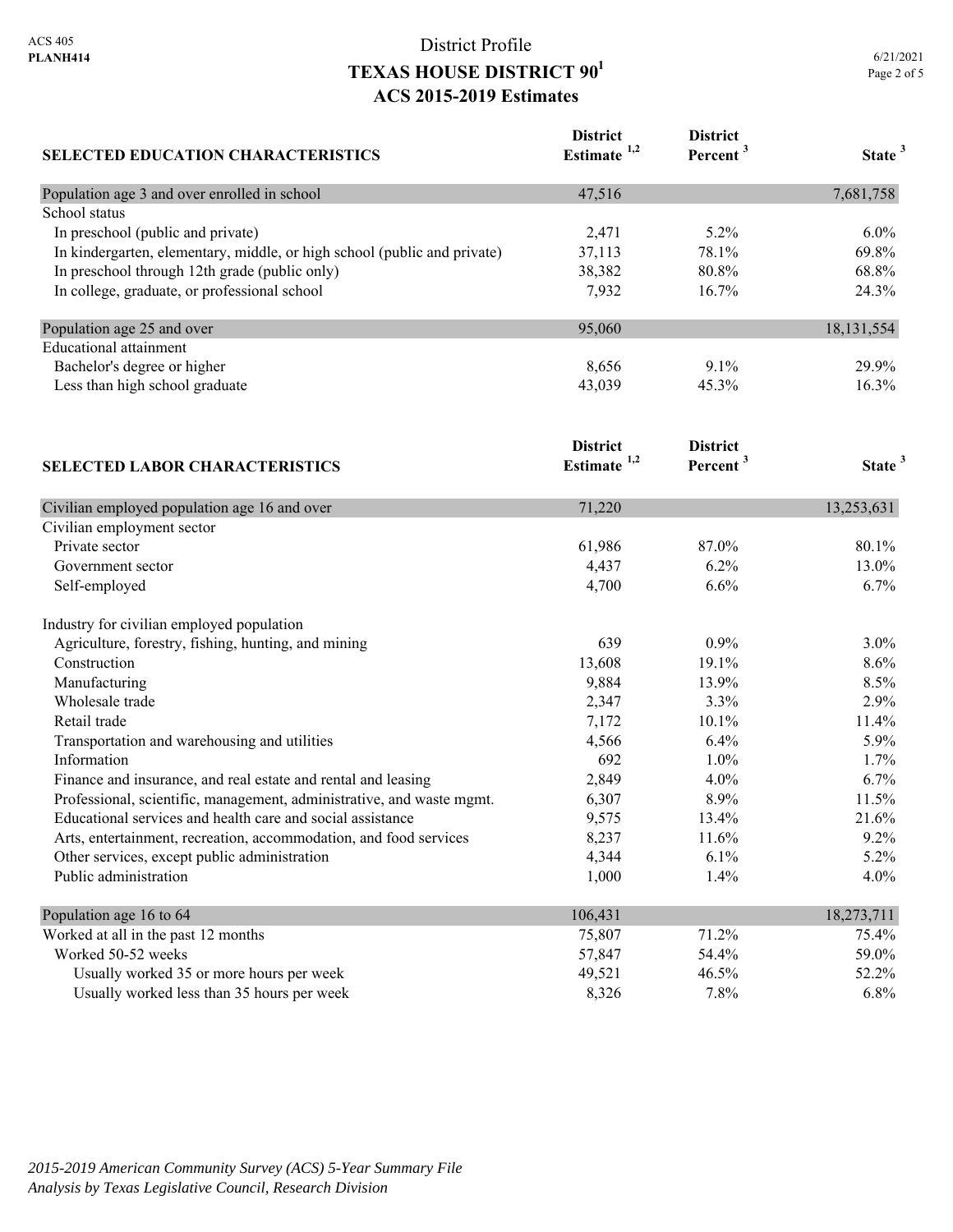| <b>SELECTED LABOR CHARACTERISTICS (continued)</b>               | <b>District</b><br>Estimate <sup>1,2</sup> | <b>District</b><br>Percent <sup>3</sup> | State <sup>3</sup> |
|-----------------------------------------------------------------|--------------------------------------------|-----------------------------------------|--------------------|
|                                                                 |                                            |                                         |                    |
| Means of transportation to work                                 |                                            |                                         |                    |
| Public transportation                                           | 613                                        | 0.9%                                    | 1.4%               |
| Private vehicle                                                 | 66,255                                     | 95.4%                                   | 90.5%              |
| Walk / bicycle / motorcycle                                     | 926                                        | 1.3%                                    | 1.9%               |
| Taxi / other means                                              | 454                                        | 0.7%                                    | 1.2%               |
| Worked at home                                                  | 1,221                                      | 1.8%                                    | 5.0%               |
| Travel time to work <sup>5</sup>                                |                                            |                                         |                    |
| Less than 15 minutes                                            | 16,991                                     | 24.5%                                   | 23.6%              |
| 15 minutes to 29 minutes                                        | 26,879                                     | 38.7%                                   | 34.2%              |
| 30 minutes to 44 minutes                                        | 14,098                                     | 20.3%                                   | 20.8%              |
| 45 minutes to 59 minutes                                        | 4,395                                      | 6.3%                                    | 8.3%               |
| 60 minutes or more                                              | 5,885                                      | 8.5%                                    | 8.1%               |
|                                                                 | <b>District</b>                            | <b>District</b>                         |                    |
| <b>SELECTED INCOME CHARACTERISTICS</b>                          | Estimate $1,2$                             | Percent <sup>3</sup>                    | State <sup>3</sup> |
| Persons in poverty <sup>6</sup>                                 | 40,082                                     | 24.3%                                   | 14.7%              |
| Per capita income <sup>4</sup>                                  | \$16,415                                   | <b>NA</b>                               | \$31,277           |
| Number of households                                            | 48,218                                     |                                         | 9,691,647          |
| Annual household income                                         |                                            |                                         |                    |
| Less than \$10,000                                              | 4,588                                      | 9.5%                                    | 6.1%               |
| \$10,000 to \$24,999                                            | 9,157                                      | 19.0%                                   | 12.9%              |
| \$25,000 to \$49,999                                            | 14,486                                     | 30.0%                                   | 21.8%              |
| \$50,000 to \$99,999                                            | 15,258                                     | 31.6%                                   | 30.1%              |
| \$100,000 to \$199,999                                          | 3,987                                      | 8.3%                                    | 21.7%              |
| \$200,000 and over                                              | 742                                        | 1.5%                                    | 7.4%               |
| Households with social security income                          | 10,602                                     | 22.0%                                   | 25.6%              |
| Households with supplemental security income (SSI)              | 3,584                                      | 7.4%                                    | 4.7%               |
| Households with public assistance income'                       | 783                                        | 1.6%                                    | 1.4%               |
| Households that received food stamps/SNAP in the past 12 months | 10,764                                     | 22.3%                                   | 11.8%              |
| Number of families living in poverty                            | 7,830                                      |                                         | 759,269            |
| With related children under age 18                              | 6,309                                      | 80.6%                                   | 77.1%              |
| Married couple families                                         | 2,233                                      | 28.5%                                   | 26.2%              |
| Single-parent families                                          | 4,076                                      | 52.1%                                   | 50.9%              |
| Female head of household                                        | 3,617                                      | 46.2%                                   | 44.4%              |
| Male head of household                                          | 459                                        | 5.9%                                    | 6.4%               |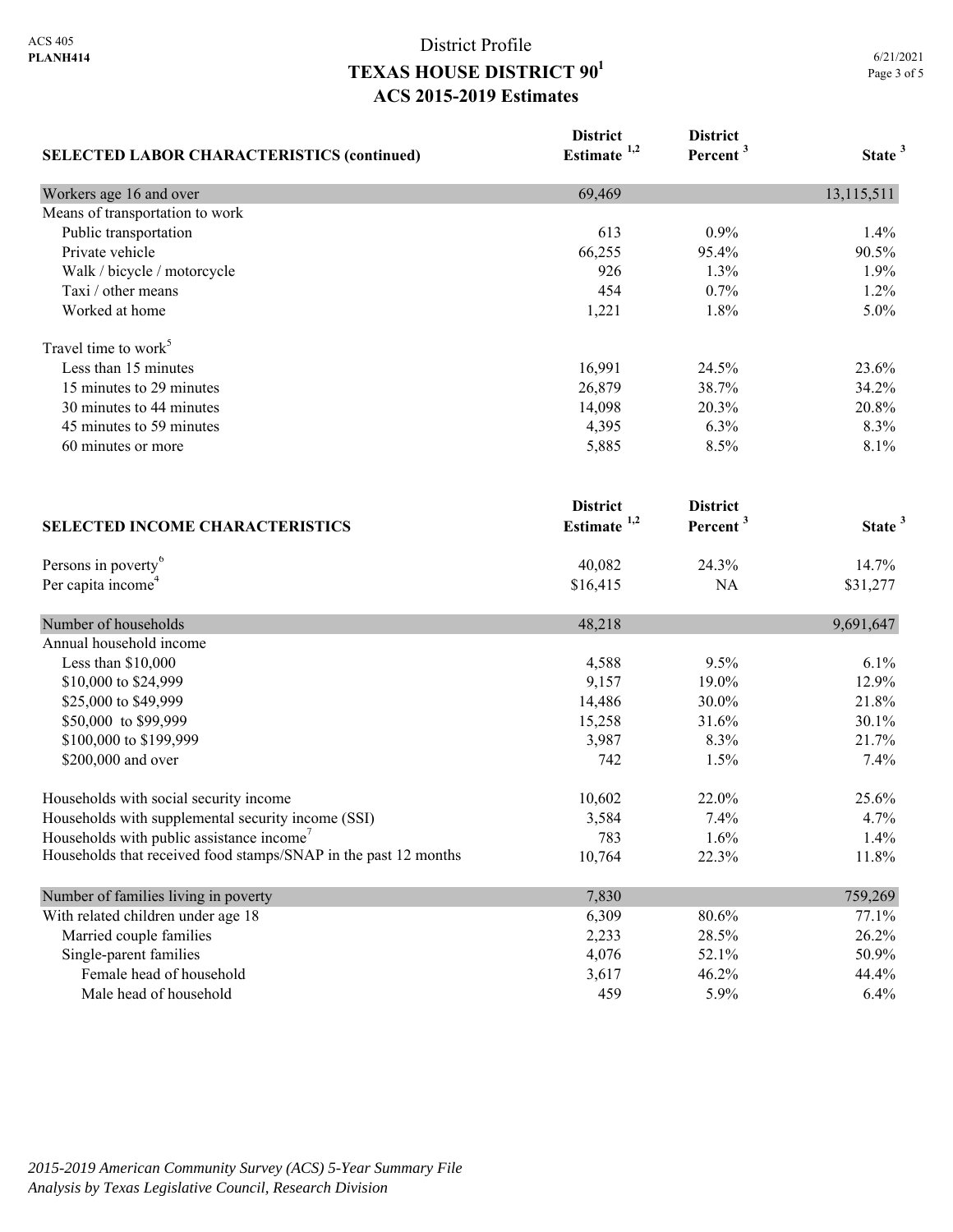**SELECTED HOUSING CHARACTERISTICS District Estimate 1,2 District Percent <sup>3</sup> State <sup>3</sup>** Number of housing units 10,937,026 Age of housing Built in 2010 or later 10.4% 10.4% 10.4% 10.4% 10.4% 10.4% 10.4% 10.4% 10.4% 10.4% 10.4% 10.4% 10.4% 10.4% 10.4% Built between 2000 and 2009 19.3% 19.3% 19.3% 19.3% 19.3% Built between 1990 and 1999 15.2% 2,180 4.1% 15.2% Built between 1970 and 1989 6,341 11.9% 31.4% Built before 1970 23.7% 23.7% 23.7% 23.7% Occupancy status Owner-occupied 25,710 48.1% 54.9% 54.9% Renter-occupied 22,508 42.1% 33.7% Vacant 11.4% 11.4% 12.5 and 5,216 11.4% 9.8% 11.4% Median gross rent (contract rent plus estimated utility and fuel cost)<sup>4</sup> \$921 NA \$1,045 Median value of owner-occupied housing units<sup>4</sup> \$82,200 NA \$172,500 Number of owner-occupied housing units 25,710 6,004,802 Value of owner-occupied housing Less than \$50,000 4,204 16.4% 8.9% \$50,000 to \$99,999 13,426 52.2% 16.5% 16.5% \$100,000 to \$199,999 6,239 24.3% 32.2% 32.2% \$200,000 to \$499,999 1,612 6.3% 34.8% 34.8% \$500,000 and above 229 0.9% 7.6% 7.6% Selected monthly owner costs as a percentage of household income<sup>8</sup> 35 percent or more 15.3% 17.7% 15.3% 20 to 34.9 percent 24.9% 24.9% 26.9% 26.9% 26.9% 26.9% 26.9% 26.9% 26.9% 26.9% 26.9% 26.9% 26.9% 26.9% 26.9% 26 Less than 20 percent 15,178 59.0% 59.0% 59.0% 59.0% Vehicles available in owner-occupied housing units No vehicle  $926$   $3.6\%$   $2.1\%$ One or more vehicles 8 and 24,784 96.4% 97.9% Number of renter-occupied housing units 22,508 3,686,845 Gross rent<sup>9</sup> Less than \$500  $1,294$   $5.7\%$   $6.2\%$ \$500 to \$749 13.4% 13.4% 13.500 to \$749 13.4%  $\frac{$750 \text{ to } $999} \times 24.2\%$ \$1,000 to \$1,249 20.7% 20.7% \$1,250 and above 30.5% 30.5% 30.5% 30.5% Gross rent as a percentage of household income<sup>8</sup> 35 percent or more 35.9% 35.9% 35.9% 35.9% 20 to 34.9 percent 32.1% 32.1% Less than 20 percent 24.9% 24.9% 24.9% 25,490 24.9% Vehicles available in renter-occupied housing units No vehicle 2,468 11.0% 10.5% One or more vehicles 89.5% 89.5%